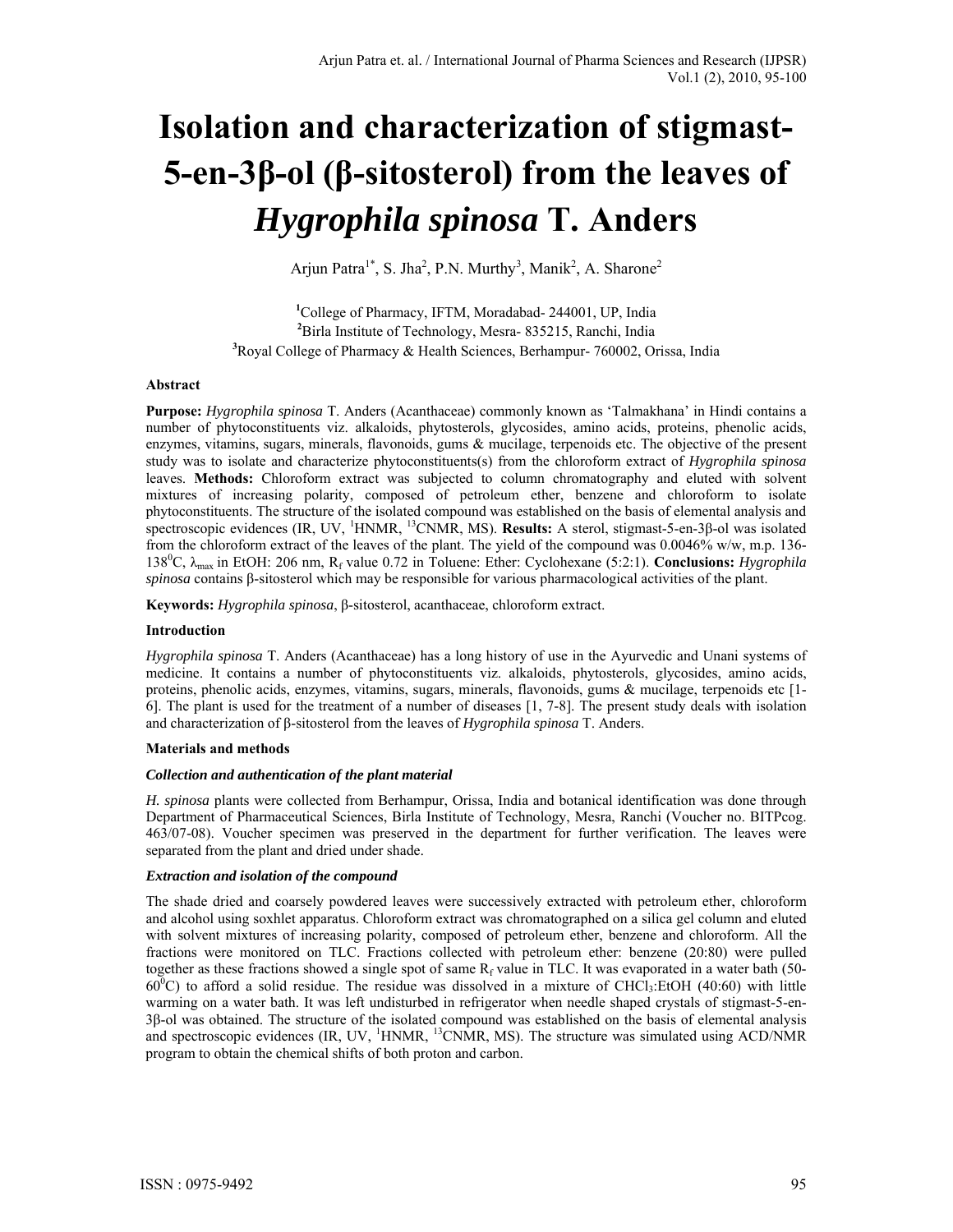### **Results and discussion**

### *Characterization of the compound*

Phytochemical analysis (Salkowski's test and Lieberman-Burchard test) of the compound confirms its steroidal nature. The elemental analysis (Elementar, Vario EL III) revealed that the compound contains 83.86% of C, 12.25% of H and 3.89% of O. The N % was found to be nil. Now based on the number of O (1 or 2) in the proposed compound the molecular weight could be: 411.30 or 822.62 respectively. So, Based upon the number of O the formula could be tentatively:  $C_{29}H_{50}O$  or  $C_{58}H_{100}O_2$ . From <sup>13</sup>CNMR and <sup>1</sup>HNMR the number of C and H was found to be near to the first formula i.e.  $C_{29}H_{50}O$ . The exact molecular mass for the formula was found to be 414.7. This formula produces 239 hits when searched in http://www.chemspider.com/Search.aspx . Since, the compound gives positive test for steroids so all of the other structures other than steroids were rejected. Based upon the functional group analysis it was found that the nature of oxygen was hydroxyl, also supported by IR spectroscopy (Shimadzu, IRPrestige-21). This implies presence of one double bond in the structure. So, the steroids with other functional groups were rejected. Also on considering the nature of oxygen as hydroxyl and presence of one double bond, the general formula for the compound was  $C_nH_{2n-6}$ . Therefore it must be a tetracyclic compound. Based on the melting point and other related data (IR, NMR and Mass) the structure of the isolated compound was proposed as



#### **Stigmast-5-en-3β-ol**

Again the compound is a white crystalline compound, m.p. 136-138<sup>0</sup>C.  $\lambda_{max}$  in EtOH: 206 nm. IR absorptions bands appeared at 3549.99 cm<sup>-1</sup> (OH), 2935.73 cm<sup>-1</sup> (CH<sub>2</sub>), 2867.38 cm<sup>-1</sup> (CH), 1637.63 cm<sup>-1</sup> (C=C), 1063.34cm<sup>-1</sup> (C-O) (Fig. 1). Mass spectra of this compound suggested that its molecular mass is 414 (M.F.  $C_{29}H_{50}O$ ) having characteristic fragments observed at m/z: 414, 396, 381, 329, 303, 289, 273, 255, 231, 213, 199, 173, 159, 145, 119, 95, 81, 69, 55 (Fig. 2). NMR spectrum of this compound resembled data published in previous studies [9-12]. This compound is having six methyl, eleven methylene and three quaternary carbons with a hydroxyl group. The carbons of alkenes conjugated are at 140.78 ppm  $(C_5)$  and 121.72 ppm  $(C_6)$  which was confirmed from the <sup>13</sup>CNMR. The structure was simulated using ACD/NMR program to obtain the chemical shifts of both proton and carbon. On comparison the experimental data matched with the simulated data which supports the proposed structure of this compound.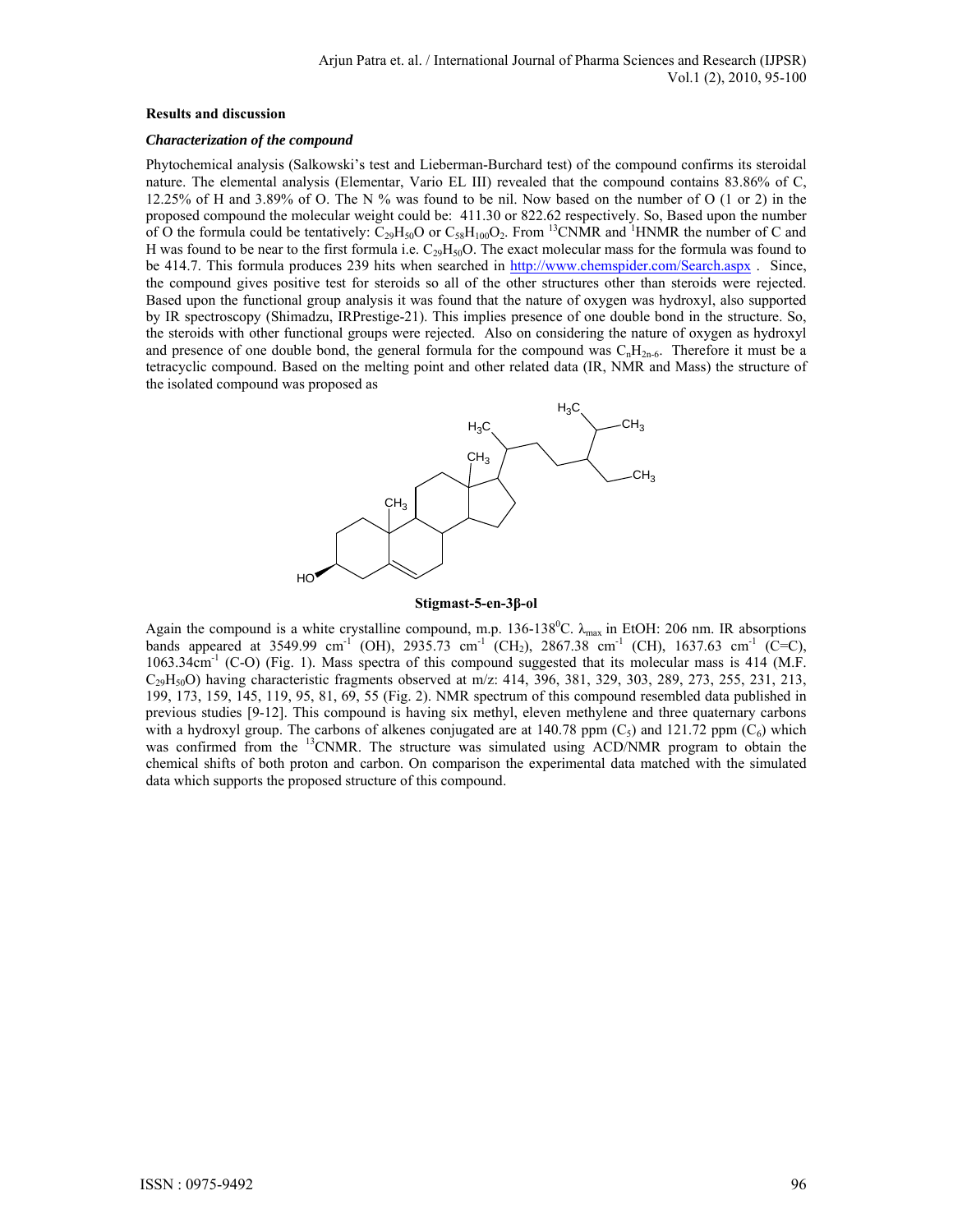

Fig. 1: IR spectrum of the compound



Fig. 2: Mass spectrum of the compound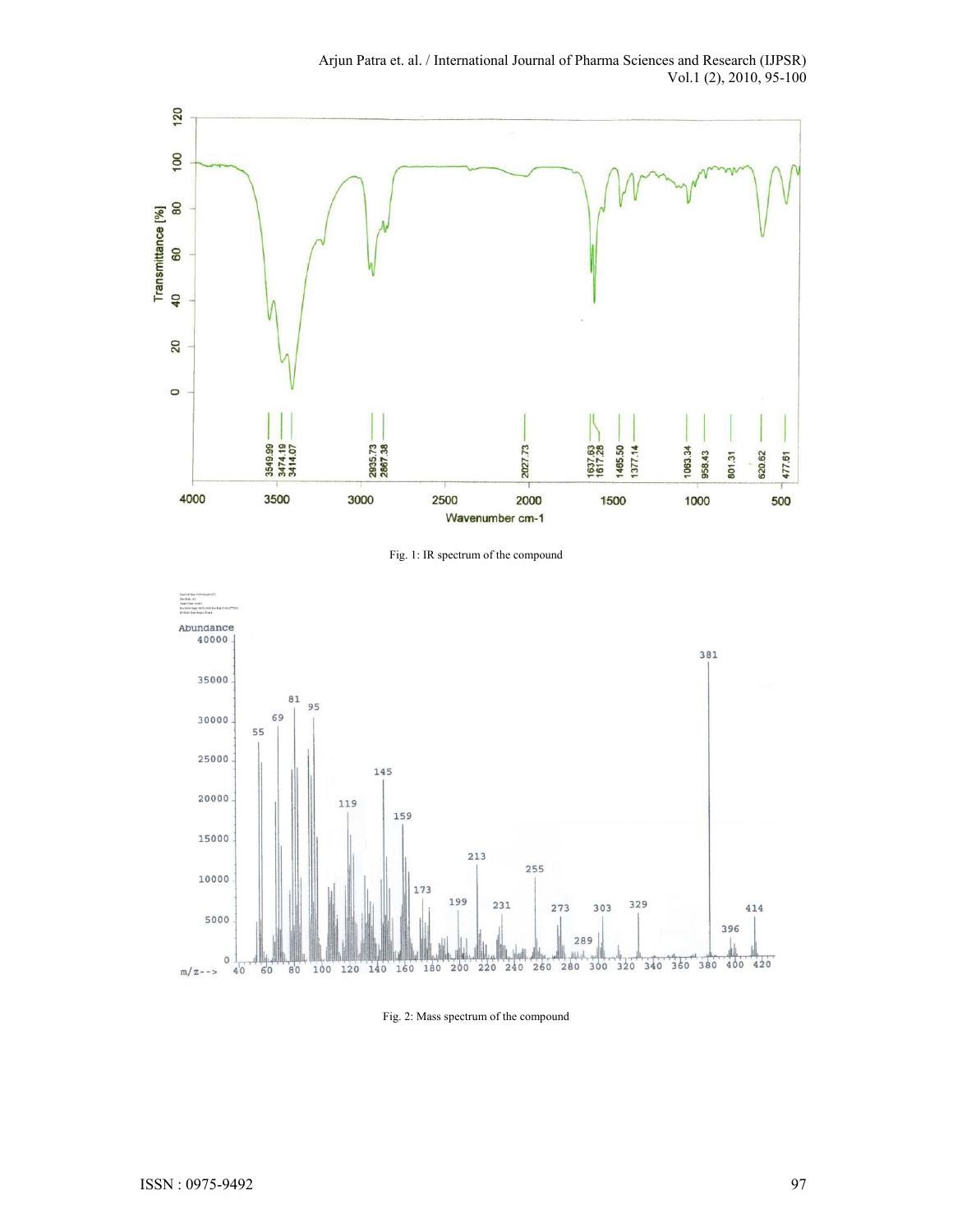| <b>Position</b>         | Group                    |                          | $\delta_{\rm H}$ (ppm)                               |
|-------------------------|--------------------------|--------------------------|------------------------------------------------------|
|                         |                          | <b>Obtained</b>          | <b>ACD/ChemSketch</b><br>(Product Version:<br>10.00) |
| $\mathbf{1}$            | CH <sub>2</sub>          | 1.47                     | 1.38;1.13                                            |
| $\overline{2}$          | CH <sub>2</sub>          | 1.56                     | 1.57;1.32                                            |
| $\overline{\mathbf{3}}$ | CH                       | 3.52                     | 3.25                                                 |
| $\overline{4}$          | CH <sub>2</sub>          | 2.28                     | 2.23;1.98                                            |
| 5                       | $\mathcal{C}$            | $\overline{\phantom{a}}$ | $\overline{\phantom{a}}$                             |
| $\overline{6}$          | CH                       | 5.36                     | 5.37                                                 |
| $\overline{7}$          | CH <sub>2</sub>          | 2.03                     | 2.04;1.79                                            |
| $\,8\,$                 | CH                       | 1.67                     | 1.45                                                 |
| $\overline{9}$          | <b>CH</b>                | $\overline{1.48}$        | 1.44                                                 |
| 10                      | $\overline{C}$           | $\overline{\phantom{a}}$ | $\overline{\phantom{a}}$                             |
| 11                      | CH <sub>2</sub>          | 1.52                     | 1.52; 1.27                                           |
| $\overline{12}$         | CH <sub>2</sub>          | 1.49                     | 1.49; 1.24                                           |
| 13                      | $\overline{C}$           | $\overline{a}$           |                                                      |
| $\overline{14}$         | CH                       | 1.50                     | 1.4                                                  |
| $\overline{15}$         | CH <sub>2</sub>          | 1.60                     | 1.60; 1.35                                           |
| $\overline{16}$         | CH <sub>2</sub>          | 1.84                     | 1.60; 1.35                                           |
| $\overline{17}$         | $\overline{\text{CH}}$   | 1.49                     | 1.47                                                 |
| $\overline{18}$         | CH <sub>3</sub>          | 0.68                     | $\overline{1.26}$                                    |
| $\overline{19}$         | CH <sub>3</sub>          | 1.02                     | 1.16                                                 |
| 20                      | CH                       | 1.64                     | 1.64                                                 |
| $\overline{21}$         | CH <sub>3</sub>          | 0.94                     | 1.06                                                 |
| $\overline{22}$         | CH <sub>2</sub>          | 0.88                     | 1.25                                                 |
| $\overline{23}$         | $\overline{\text{CH}}_3$ | $\overline{1.04}$        | 1.25                                                 |
| $\overline{24}$         | CH                       | 1.50                     | 1.46                                                 |
| 25                      | <b>CH</b>                | 1.65                     | 1.82                                                 |
| 26                      | CH <sub>3</sub>          | 0.83                     | 1.01                                                 |
| $\overline{27}$         | CH <sub>3</sub>          | 0.85                     | 1.01                                                 |
| 28                      | CH <sub>2</sub>          | 1.04                     | $\overline{1.29}$                                    |
| $\overline{29}$         | CH <sub>3</sub>          | 0.88                     | 0.96                                                 |
| $\overline{30}$         | OH(at $C_3$ position)    | 2.00                     | 2.00                                                 |

Table 1: Comparative chemical shifts of proton NMR of the compound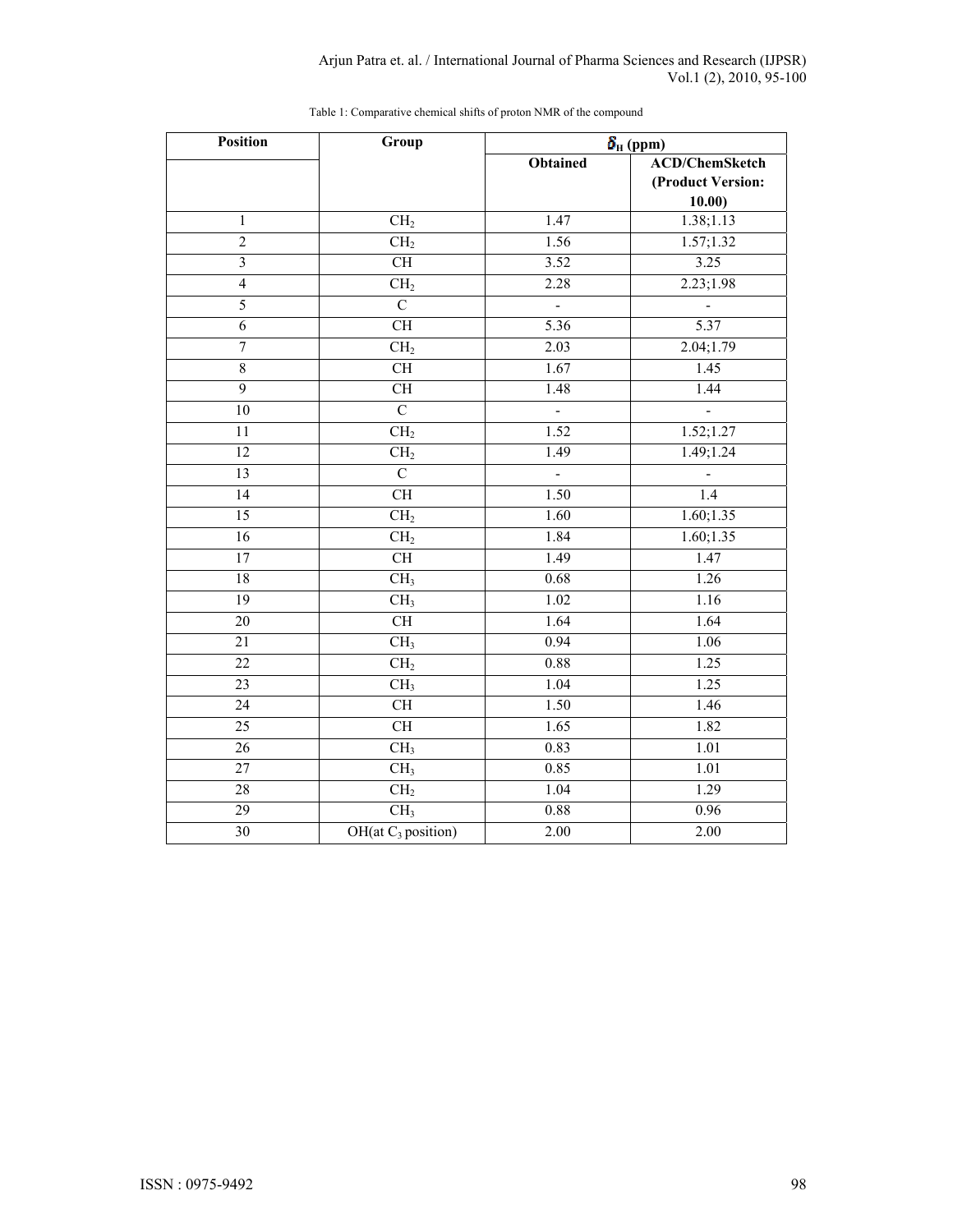| <b>Position</b>         | Group                  | $\delta_{\rm C}$ (ppm) |                       |
|-------------------------|------------------------|------------------------|-----------------------|
|                         |                        | <b>Obtained</b>        | <b>ACD/ChemSketch</b> |
|                         |                        |                        | (Product version:     |
|                         |                        |                        | 10.00)                |
| $\mathbf{1}$            | CH <sub>2</sub>        | 37.28                  | 30.1                  |
| $\overline{2}$          | CH <sub>2</sub>        | 31.69                  | 31.8                  |
| $\overline{\mathbf{3}}$ | $\overline{\text{CH}}$ | 71.82                  | 71.7                  |
| $\overline{4}$          | CH <sub>2</sub>        | 42.33                  | 41.5                  |
| 5                       | $\overline{C}$         | 140.70                 | 140.9                 |
| $\overline{6}$          | $\overline{\text{CH}}$ | 121.72                 | 121.9                 |
| $\overline{7}$          | CH <sub>2</sub>        | 31.69                  | 30.0                  |
| $\overline{8}$          | $\overline{\text{CH}}$ | 31.93                  | 31.9                  |
| $\overline{9}$          | <b>CH</b>              | 50.17                  | 50.8                  |
| $\overline{10}$         | $\overline{C}$         | 36.52                  | 37.8                  |
| $\overline{11}$         | CH <sub>2</sub>        | 21.10                  | 22.7                  |
| 12                      | CH <sub>2</sub>        | 39.80                  | 37.2                  |
| 13                      | $\overline{C}$         | 42.33                  | 44.0                  |
| 14                      | $\overline{\text{CH}}$ | 56.79                  | 56.5                  |
| $\overline{15}$         | CH <sub>2</sub>        | 24.37                  | 27.7                  |
| $\overline{16}$         | CH <sub>2</sub>        | 28.25                  | $\overline{27.3}$     |
| 17                      | <b>CH</b>              | 56.09                  | 58.3                  |
| 18                      | CH <sub>3</sub>        | 11.86                  | 20.7                  |
| 19                      | CH <sub>3</sub>        | 19.40                  | 23.0                  |
| 20                      | CH                     | 36.52                  | 36.1                  |
| 21                      | CH <sub>3</sub>        | 18.79                  | 19.4                  |
| $\overline{22}$         | CH <sub>2</sub>        | 33.98                  | 33.9                  |
| $\overline{23}$         | CH <sub>3</sub>        | 26.14                  | 29.9                  |
| $\overline{24}$         | $\overline{\text{CH}}$ | 45.88                  | 46.1                  |
| $\overline{25}$         | $\overline{\text{CH}}$ | 28.91                  | 31.7                  |
| 26                      | CH <sub>3</sub>        | 19.80                  | 21.0                  |
| 27                      | CH <sub>3</sub>        | 18.79                  | 21.0                  |
| 28                      | CH <sub>2</sub>        | 23.10                  | 25.8                  |
| $\overline{29}$         | CH <sub>3</sub>        | 11.99                  | 12.2                  |

## Table 2: Comparative chemical shifts of <sup>13</sup>CNMR of the compound

### **Conclusion**

Stigmast-5-en-3β-ol (β-Sitosterol) was isolated and characterized from chloroform extract of *H. spinosa* leaves and this is a phytosterol. β-Sitosterol reduce carcinogen-induced cancer of the colon. It shows antiinflammatory, anti-pyretic, antiarthritic, anti-ulcer, insulin releasing and oestrogenic effects and inhibition of spermatogenesis. Beta-sitosterol is mainly known and used for its cholesterol lowering property. But studies have shown that the phytochemical may have other health benefits: easing symptoms of benign prostatic enlargement, reducing risk of cancer and prevention of oxidative damage through its antioxidant activity.

### **References**

- [1] A.K. Nadkarni. Indian Materia Medica. Vol. I, Popular Prakashan, Mumbai, 2007, 668-669.
- [2] A. Kar, B. K. Choudhary, N. B. Bandyopdhyay. Important mineral contents and medicinal properties of *M. oleifera* and *H. spinosa*. Sachitra Ayurveda, 1998, 50(7): 543-549.
- [3] R. N. Chopra, I. C. Chopra, K. L. Handa, L. D. Kapur. Indigenous Drugs of India. UN Dhur & Sons Pvt. Ltd., Calcutta, 1958, 353, 603, 665, 693.